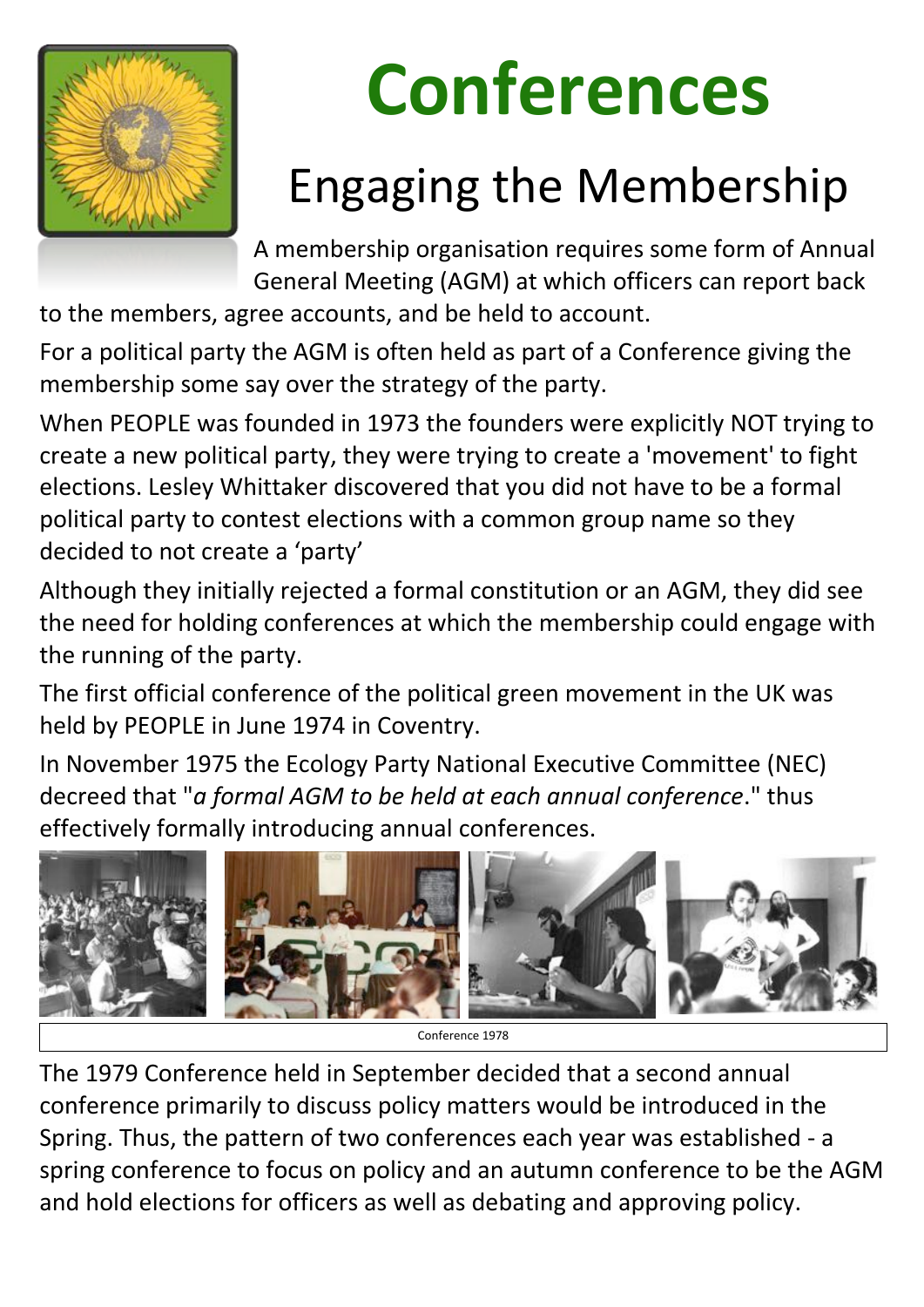The Green 2000 Constitution in 1991 made provision for delegate conferences rather than all paid up members being entitled to attend and vote. This was overturned in 1999 and once again any member could turn up and vote.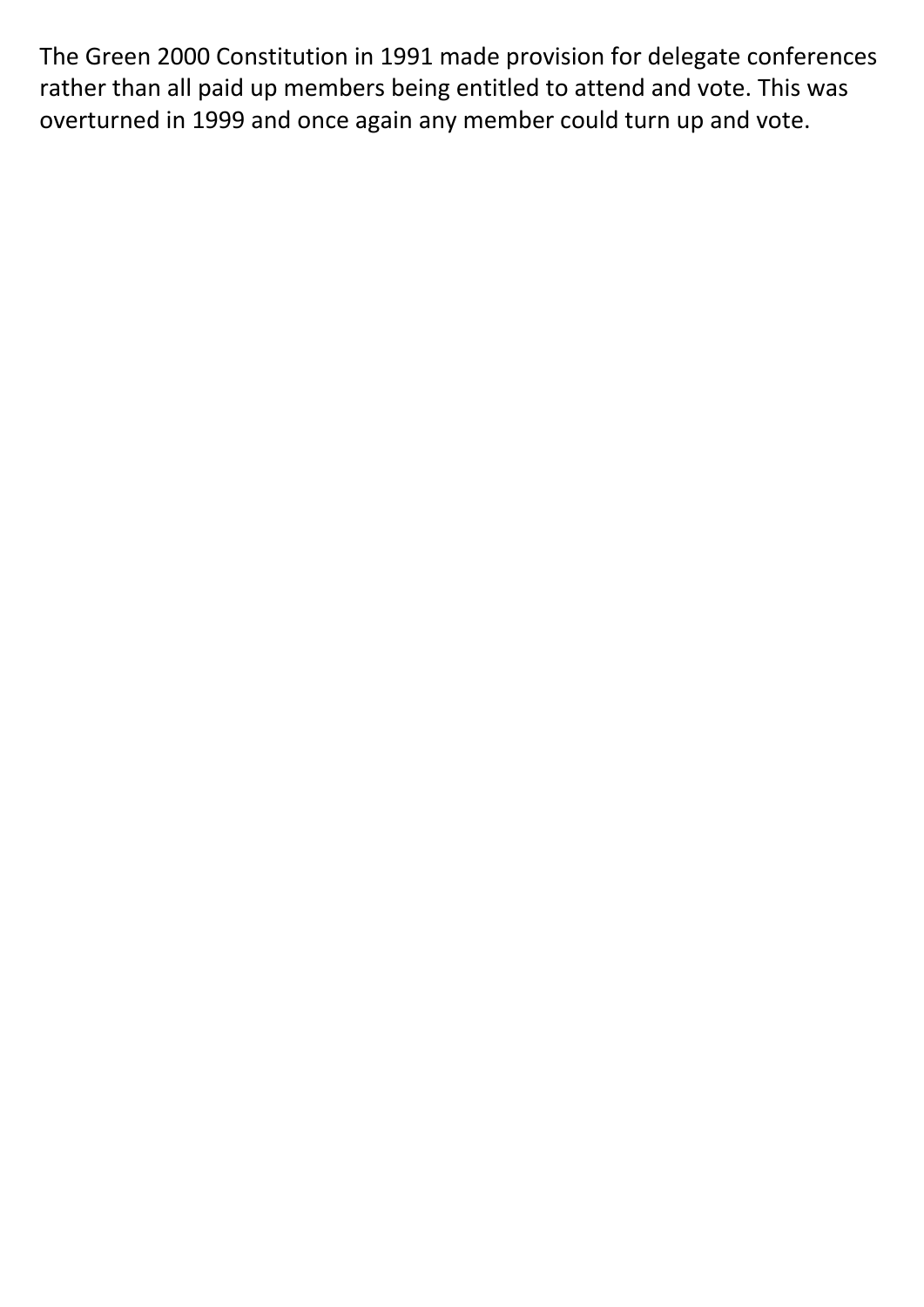### Conference Locations 1973 to 2018

| Year | <b>Spring/Only</b>                                                                                                                                                                                                                                                        | <b>Notes</b>                                                                                                                                                                                                                                        | <b>Autumn AGM</b>                            | <b>Notes</b>                                                                            |  |  |
|------|---------------------------------------------------------------------------------------------------------------------------------------------------------------------------------------------------------------------------------------------------------------------------|-----------------------------------------------------------------------------------------------------------------------------------------------------------------------------------------------------------------------------------------------------|----------------------------------------------|-----------------------------------------------------------------------------------------|--|--|
| 1972 | In September The Ecologist organised a Movement for Survival conference in London. The aim was to recruit organisations to sign up to<br>Movement but in the event more individuals than organisations attended.                                                          |                                                                                                                                                                                                                                                     |                                              |                                                                                         |  |  |
| 1973 | PEOPLE attempted to organise a "Jigsaw" conference in Birmingham in June, again attempting to interest organisations in joining PEOPLE as<br>associates to build a political movement. The conference was cancelled when advance bookings fell far short of expectations. |                                                                                                                                                                                                                                                     |                                              |                                                                                         |  |  |
| 1974 | <b>Coventry (June)</b>                                                                                                                                                                                                                                                    | PEOPLE's first conference/AGM between the elections. 70 attended. First Manifesto ratified for use in October                                                                                                                                       |                                              |                                                                                         |  |  |
| 1975 | <b>Coventry (June)</b>                                                                                                                                                                                                                                                    | Name change to Ecology Party agreed. First MfSS ratified. J Tyler joins NEC                                                                                                                                                                         |                                              |                                                                                         |  |  |
| 1976 | <b>Sheffield (Sept)</b><br>Cross Hill                                                                                                                                                                                                                                     | Only 27 attendees - the party at a low ebb. NEC instructed to focus on developing regional and local structures with the aim<br>of replacing themselves by a national assembly of delegates. Steve Lambert joins NEC, Whittakers drop out.          |                                              |                                                                                         |  |  |
| 1977 | <b>Birmingham</b><br>(Sept)<br><b>University House</b>                                                                                                                                                                                                                    | 50 paid-up members attended. New Constitution ratified, founders stepping aside. Conference agreed that the Party must<br>appear and act nationally (reversing the previous conference view). J.Porritt & D.Flemming join NEC, Goldsmith drops out. |                                              |                                                                                         |  |  |
| 1978 | <b>Birmingham</b><br>(Sept)<br><b>University House</b>                                                                                                                                                                                                                    | 101 attendees                                                                                                                                                                                                                                       |                                              | also in Jan the first regional conference held by SW<br>Region in Exeter, 40+ attended. |  |  |
| 1979 | <b>Stoke (Sept)</b><br><b>Keele University</b>                                                                                                                                                                                                                            | 200+ attended. London office agreed but elected leader rejected by 95-92 votes (2/3rds needed). Petra Kelly guest speaker.                                                                                                                          |                                              |                                                                                         |  |  |
| 1980 | <b>Manchester</b><br>(April)<br>University                                                                                                                                                                                                                                | Policy Conference, also genesis of the<br>Gatherings                                                                                                                                                                                                | <b>Cardiff</b>                               |                                                                                         |  |  |
| 1981 | ???                                                                                                                                                                                                                                                                       |                                                                                                                                                                                                                                                     | ???                                          |                                                                                         |  |  |
| 1982 | <b>Bridlington</b>                                                                                                                                                                                                                                                        |                                                                                                                                                                                                                                                     | <b>Bridlington</b>                           |                                                                                         |  |  |
| 1983 | <b>Malvern</b>                                                                                                                                                                                                                                                            |                                                                                                                                                                                                                                                     | 722                                          |                                                                                         |  |  |
| 1984 | <b>Southport</b>                                                                                                                                                                                                                                                          |                                                                                                                                                                                                                                                     | <b>Southport</b>                             |                                                                                         |  |  |
| 1985 | <b>Dover</b>                                                                                                                                                                                                                                                              | combined with Euro Green Congress                                                                                                                                                                                                                   | <b>Dover</b>                                 | Name change to Green Party                                                              |  |  |
| 1986 | <b>Malvern</b>                                                                                                                                                                                                                                                            |                                                                                                                                                                                                                                                     | 222                                          |                                                                                         |  |  |
| 1987 | <b>Newcastle</b>                                                                                                                                                                                                                                                          |                                                                                                                                                                                                                                                     | <b>Birmingham</b><br>Aston Uni.              |                                                                                         |  |  |
| 1988 | ???                                                                                                                                                                                                                                                                       |                                                                                                                                                                                                                                                     | ???                                          |                                                                                         |  |  |
| 1989 | London<br><b>Porchester Hall</b>                                                                                                                                                                                                                                          |                                                                                                                                                                                                                                                     | Wolverhampton<br><b>Civic Hall</b>           |                                                                                         |  |  |
| 1990 | 222                                                                                                                                                                                                                                                                       | (also Coventry EGM on constitutional<br>issues)                                                                                                                                                                                                     | Wolverhampton<br><b>Civic Hall</b>           |                                                                                         |  |  |
| 1991 | <b>Bridlington</b><br>Spa Hall                                                                                                                                                                                                                                            |                                                                                                                                                                                                                                                     | Wolverhampton<br><b>Civic Hall</b>           | adopted Green 2000 constitution                                                         |  |  |
| 1992 | <b>Bridlington</b><br>Spa Hall                                                                                                                                                                                                                                            |                                                                                                                                                                                                                                                     | Wolverhampton<br><b>Civic Centre</b>         |                                                                                         |  |  |
| 1993 | Wolverhampton<br><b>Civic Centre</b>                                                                                                                                                                                                                                      |                                                                                                                                                                                                                                                     | <b>Hastings</b><br><b>White Rock Theatre</b> | GPRC strategy doc approved                                                              |  |  |

| 1994 | <b>Southport</b><br>The Floral Hall                   | <b>Hastings</b><br><b>White Rock Theatre</b> |
|------|-------------------------------------------------------|----------------------------------------------|
| 1995 | <b>Weston-super-</b><br>mare<br><b>Winter Gardens</b> | Southport<br>The Floral Hall                 |
| 1996 | <b>Dover</b><br><b>Town Hall</b>                      | <b>Hastings</b><br><b>White Rock Theatre</b> |
| 1997 | Scarborough<br>The Spa<br>Complex                     | <b>Hastings</b><br><b>White Rock Theatre</b> |
| 1998 | Scarborough<br>The Spa<br>Complex                     | Weston-super-<br>mare<br>The Winter Gardens  |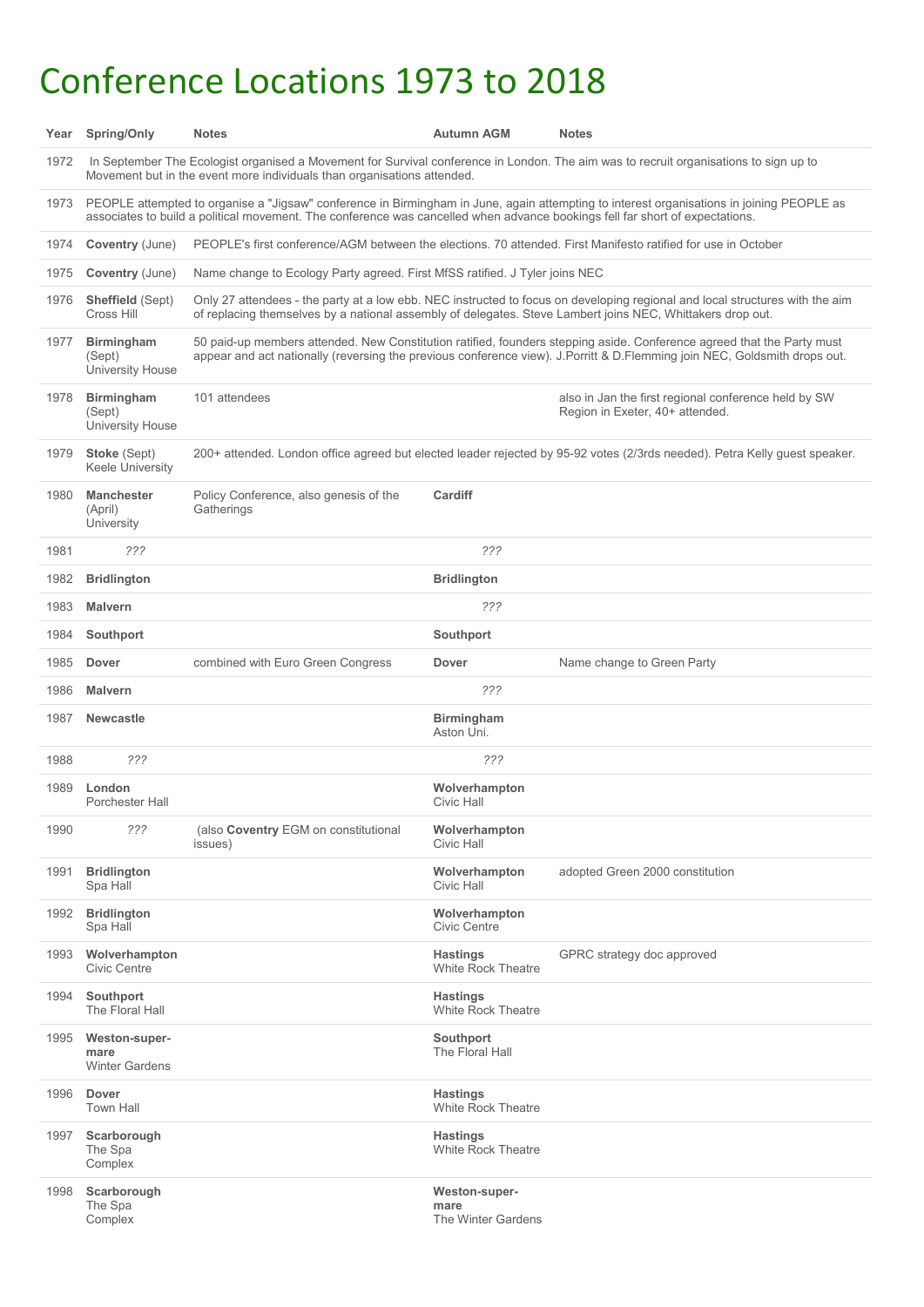| 1999 | London<br><b>Conway Hall</b>                      |                                                                                                                    | <b>Southport</b><br>The Floral Hall                 |                                                                                                           |
|------|---------------------------------------------------|--------------------------------------------------------------------------------------------------------------------|-----------------------------------------------------|-----------------------------------------------------------------------------------------------------------|
| 2000 | Scarborough<br>The Spa<br>Complex                 |                                                                                                                    | <b>Weston-super-</b><br>mare<br>The Winter Gardens  |                                                                                                           |
| 2001 | <b>Chesterfield</b><br>The Assembly<br>Rooms      |                                                                                                                    | <b>Salisbury</b><br><b>Salisbury Arts</b><br>Centre |                                                                                                           |
| 2002 | Scarborough<br>The Spa<br>Complex                 |                                                                                                                    | <b>Lancaster</b><br>St Martins College              |                                                                                                           |
| 2003 | Llandrindod<br><b>Wells</b><br>The Pavillion      |                                                                                                                    | Lancaster<br><b>St Martins College</b>              |                                                                                                           |
| 2004 | Hove<br><b>Town Hall</b>                          |                                                                                                                    | <b>Weston-super-</b><br>mare<br>The Winter Gardens  |                                                                                                           |
| 2005 | <b>Chesterfield</b><br>The Winding<br>Wheel       |                                                                                                                    | Lancaster<br><b>St Martins College</b>              |                                                                                                           |
| 2006 | Scarborough<br>The Spa<br>Complex                 |                                                                                                                    | <b>Hove</b><br><b>Town Hall</b>                     | The leader debate part 1                                                                                  |
| 2007 | <b>Swansea</b><br>Brangwyn Hall                   | The great Leader debate -> referendum<br>agreed. Support Swansea Lagoon not<br>Severn Barrage. Seize the Day play. | Liverpool<br>Liverpool Hope Uni                     |                                                                                                           |
| 2008 | <b>Reading</b><br>The Town Hall                   |                                                                                                                    | London<br><b>SOAS</b>                               | First Leader Election result. Ken Livingstone appears on<br>a panel. Green New Deal introduced & adopted. |
| 2009 | <b>Blackpool</b><br>The Winter<br>Gardens         | Cavernous venue but bargain basement<br>hire charge!                                                               | Hove<br><b>Town Hall</b>                            |                                                                                                           |
| 2010 | London<br>The Arts Depot,<br>Finchley             |                                                                                                                    | <b>Birmingham</b><br>Conservatoire                  |                                                                                                           |
| 2011 | <b>Cardiff</b><br>The Angel Hotel                 |                                                                                                                    | <b>Sheffield</b><br><b>Hallam University</b>        |                                                                                                           |
| 2012 | Liverpool<br>The Adelphi<br>Hotel                 | Venue reminiscent of "The Shining"                                                                                 | <b>Bristol</b><br><b>Council House</b>              |                                                                                                           |
| 2013 | Nottingham<br><b>East Midlands</b><br>Conf.Centre | 40th Birthday Party. Founder present.<br>There was cake!                                                           | <b>Brighton</b><br><b>Hilton Metropole</b>          | Venue too expensive for evening hire so food and<br>entertainments elsewhere                              |
| 2014 | Liverpool<br>St. George's Hall                    | Local fracking activists attend                                                                                    | <b>Birmingham</b><br><b>Aston University</b>        | Lost in a maze of twisty little passages and the marquee<br>springs a leak.                               |
| 2015 | <b>Liverpool</b><br><b>ACC</b>                    | Over 2000 attended.                                                                                                | <b>Bournemouth</b><br><b>International Centre</b>   | Post-election blues - low attendance=financial loss but<br>weather & marquee on beach was good.           |
| 2016 | Harrogate<br>International<br>Centre              | Criticised as "middle class" venue, but the<br>right size                                                          | <b>Birmingham</b><br>University of B'ham            | Conference split between sites on campus                                                                  |
| 2017 | Liverpool<br><b>ACC</b>                           | Joint congress with Global Greens and<br>European Green Party. The Fab Beatles<br>play.                            | Harrogate<br><b>International Centre</b>            | <b>GPEW</b> awards ceremony                                                                               |
| 2018 | <b>Bournemouth</b><br>International<br>Centre     | Snowed out but soldiered on                                                                                        | <b>Bristol</b><br><b>City Hall</b>                  | <b>BE HERE NOW!</b>                                                                                       |
| Ě    |                                                   |                                                                                                                    |                                                     |                                                                                                           |